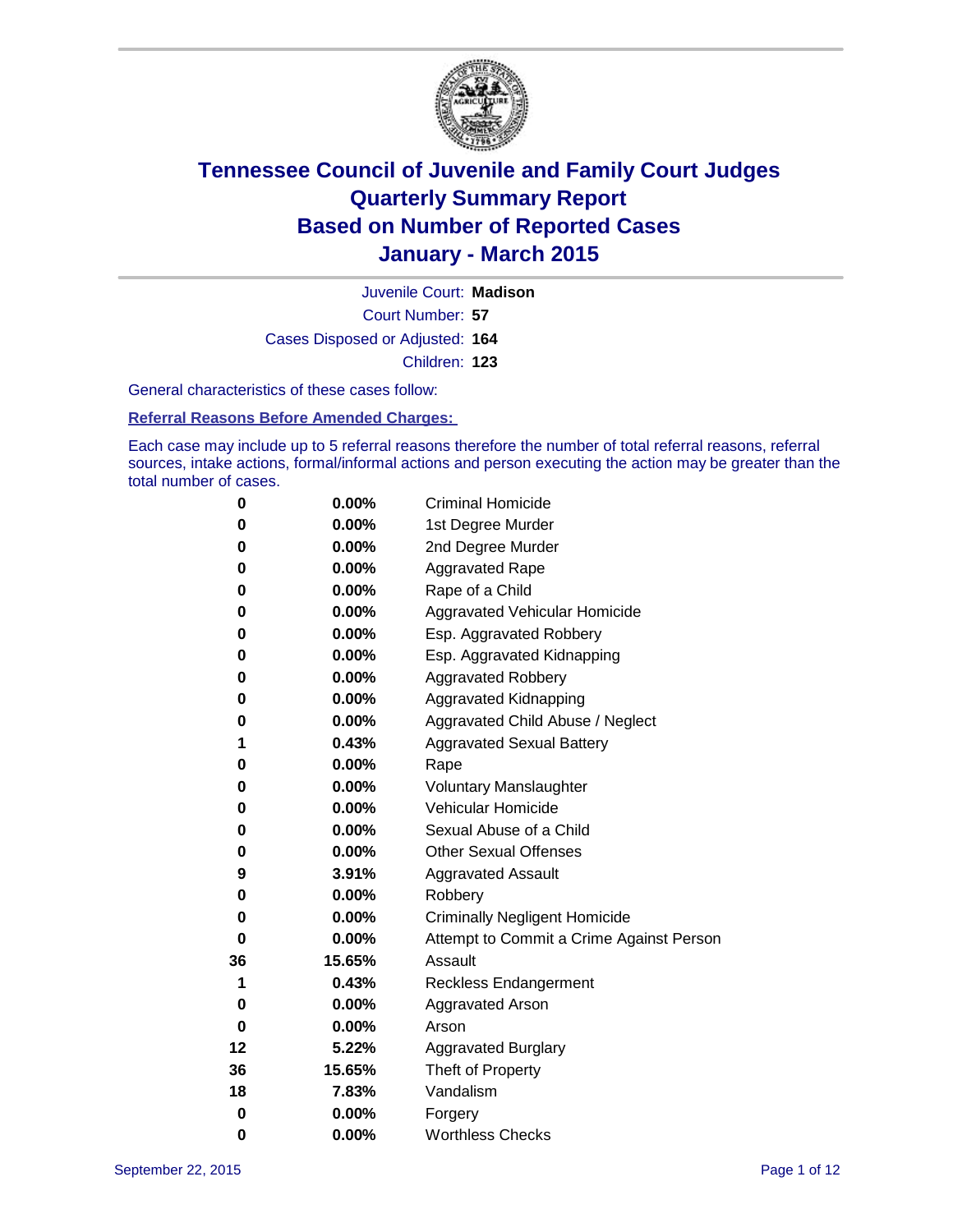

Court Number: **57** Juvenile Court: **Madison** Cases Disposed or Adjusted: **164** Children: **123**

#### **Referral Reasons Before Amended Charges:**

Each case may include up to 5 referral reasons therefore the number of total referral reasons, referral sources, intake actions, formal/informal actions and person executing the action may be greater than the total number of cases.

| 0  | 0.00%  | Illegal Possession / Fraudulent Use of Credit / Debit Cards |
|----|--------|-------------------------------------------------------------|
| 1  | 0.43%  | <b>Burglary</b>                                             |
| 0  | 0.00%  | Unauthorized Use of a Vehicle                               |
| 0  | 0.00%  | <b>Cruelty to Animals</b>                                   |
| 1  | 0.43%  | Sale of Controlled Substances                               |
| 5  | 2.17%  | <b>Other Drug Offenses</b>                                  |
| 13 | 5.65%  | Possession of Controlled Substances                         |
| 0  | 0.00%  | <b>Criminal Attempt</b>                                     |
| 1  | 0.43%  | Carrying Weapons on School Property                         |
| 6  | 2.61%  | Unlawful Carrying / Possession of a Weapon                  |
| 1  | 0.43%  | <b>Evading Arrest</b>                                       |
| 0  | 0.00%  | Escape                                                      |
| 0  | 0.00%  | Driving Under Influence (DUI)                               |
| 2  | 0.87%  | Possession / Consumption of Alcohol                         |
| 7  | 3.04%  | Resisting Stop, Frisk, Halt, Arrest or Search               |
| 0  | 0.00%  | <b>Aggravated Criminal Trespass</b>                         |
| 3  | 1.30%  | Harassment                                                  |
| 0  | 0.00%  | Failure to Appear                                           |
| 0  | 0.00%  | Filing a False Police Report                                |
| 1  | 0.43%  | Criminal Impersonation                                      |
| 36 | 15.65% | <b>Disorderly Conduct</b>                                   |
| 4  | 1.74%  | <b>Criminal Trespass</b>                                    |
| 0  | 0.00%  | <b>Public Intoxication</b>                                  |
| 0  | 0.00%  | Gambling                                                    |
| 9  | 3.91%  | <b>Traffic</b>                                              |
| 2  | 0.87%  | <b>Local Ordinances</b>                                     |
| 0  | 0.00%  | Violation of Wildlife Regulations                           |
| 0  | 0.00%  | Contempt of Court                                           |
| 7  | 3.04%  | Violation of Probation                                      |
| 1  | 0.43%  | Violation of Aftercare                                      |
| 1  | 0.43%  | <b>Unruly Behavior</b>                                      |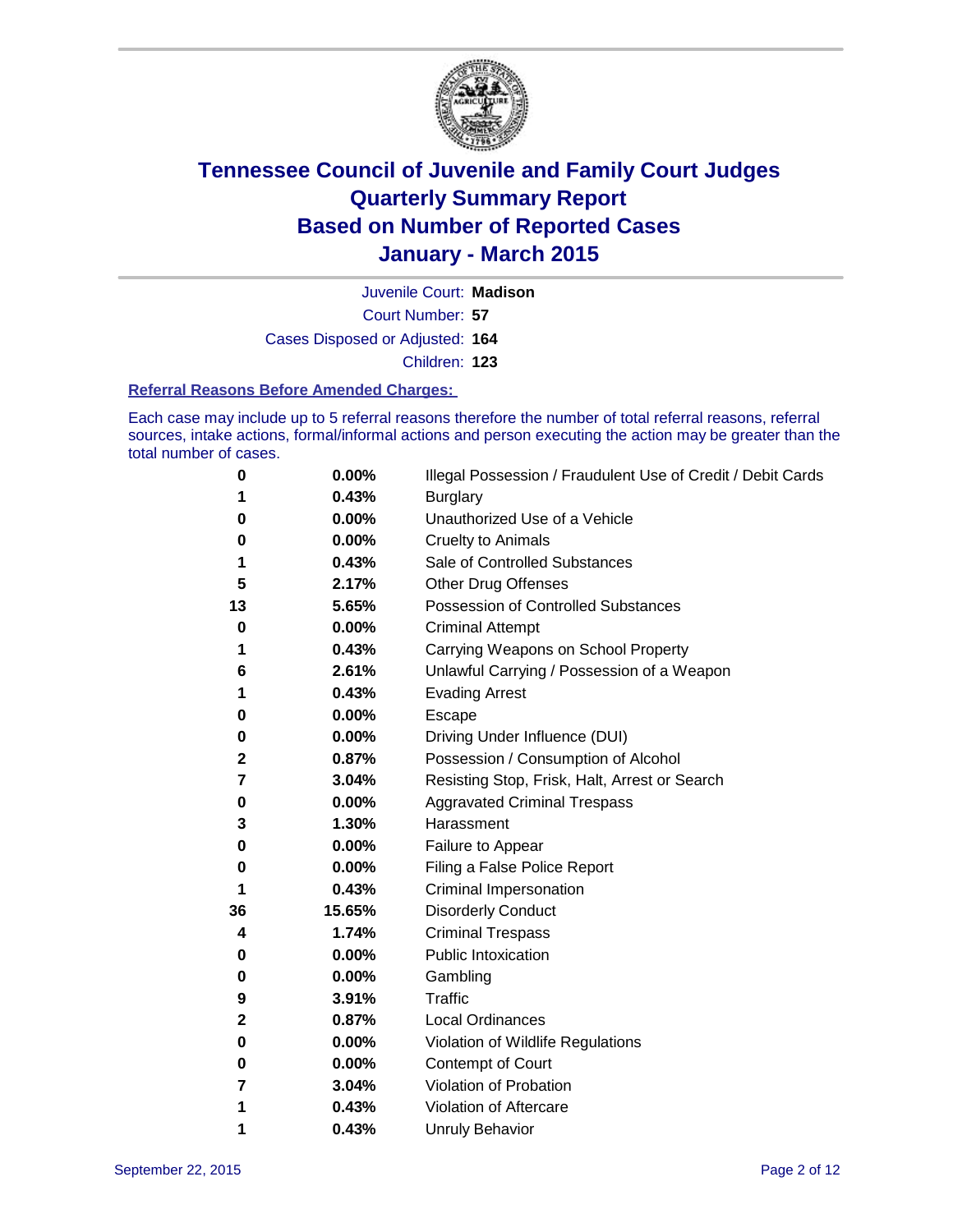

Court Number: **57** Juvenile Court: **Madison** Cases Disposed or Adjusted: **164** Children: **123**

#### **Referral Reasons Before Amended Charges:**

Each case may include up to 5 referral reasons therefore the number of total referral reasons, referral sources, intake actions, formal/informal actions and person executing the action may be greater than the total number of cases.

| 0   | 0.00%    | Truancy                                |
|-----|----------|----------------------------------------|
| 14  | 6.09%    | In-State Runaway                       |
| 0   | 0.00%    | Out-of-State Runaway                   |
| 0   | 0.00%    | Possession of Tobacco Products         |
| 1   | 0.43%    | Violation of a Valid Court Order       |
| 0   | $0.00\%$ | <b>Violation of Curfew</b>             |
| 0   | 0.00%    | Sexually Abused Child                  |
| 0   | $0.00\%$ | <b>Physically Abused Child</b>         |
| 0   | 0.00%    | Dependency / Neglect                   |
| 0   | $0.00\%$ | <b>Termination of Parental Rights</b>  |
| 0   | $0.00\%$ | <b>Violation of Pretrial Diversion</b> |
| 0   | $0.00\%$ | Violation of Informal Adjustment       |
| 0   | $0.00\%$ | <b>Judicial Review</b>                 |
| 0   | $0.00\%$ | <b>Administrative Review</b>           |
| 0   | $0.00\%$ | <b>Foster Care Review</b>              |
| 0   | $0.00\%$ | Custody                                |
| 0   | 0.00%    | Visitation                             |
| 0   | $0.00\%$ | Paternity / Legitimation               |
| 0   | $0.00\%$ | Child Support                          |
| 0   | 0.00%    | <b>Request for Medical Treatment</b>   |
| 0   | 0.00%    | <b>Consent to Marry</b>                |
|     | 0.43%    | Other                                  |
| 230 | 100.00%  | <b>Total Referrals</b>                 |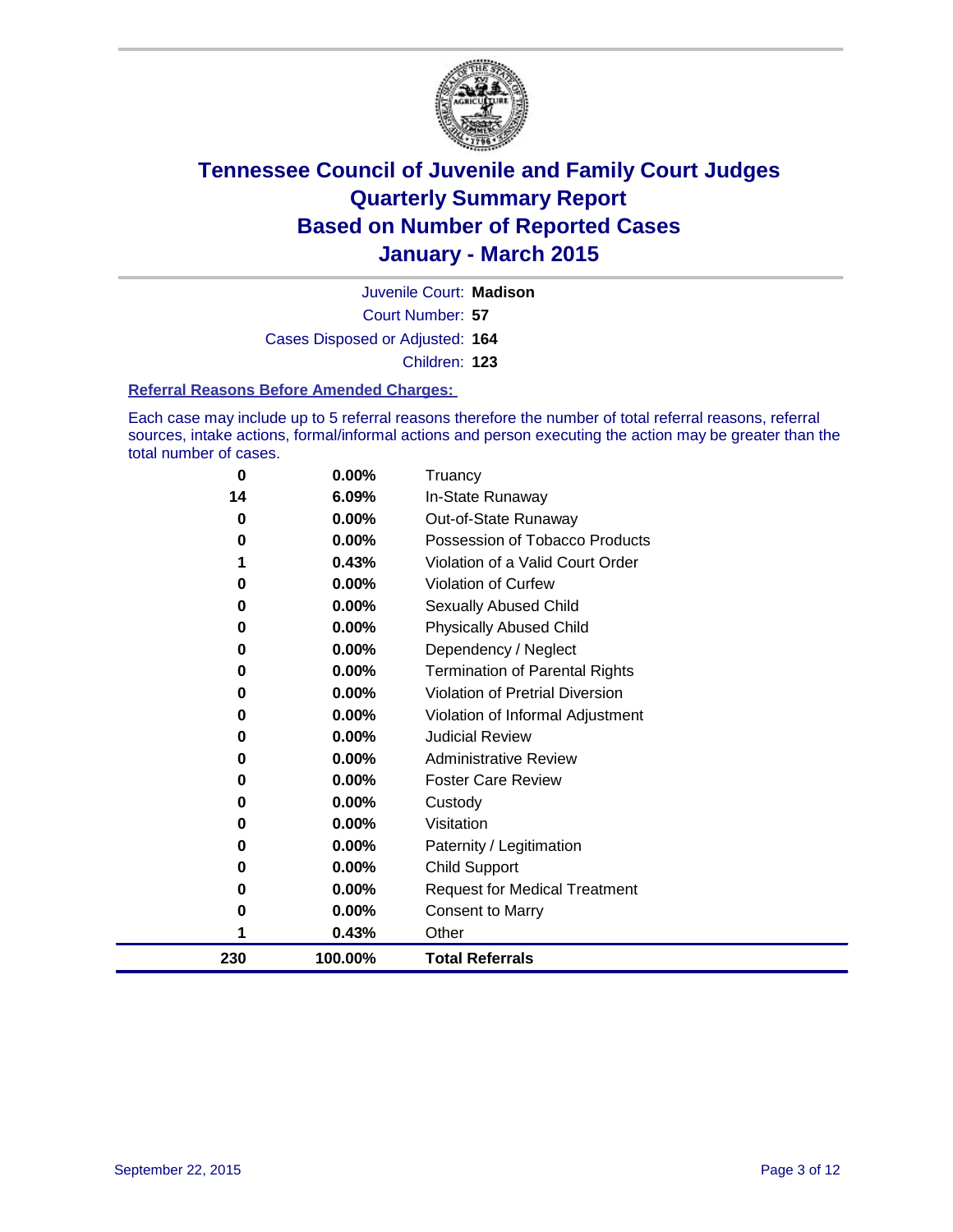

|                            | Juvenile Court: Madison         |                    |
|----------------------------|---------------------------------|--------------------|
|                            | Court Number: 57                |                    |
|                            | Cases Disposed or Adjusted: 164 |                    |
|                            | Children: 123                   |                    |
| <b>Referral Sources: 1</b> |                                 |                    |
| <b>040</b>                 | OF 2201                         | $l$ au Enforcement |

| 230   | 100.00%  | <b>Total Referral Sources</b>     |
|-------|----------|-----------------------------------|
| 0     | $0.00\%$ | Other                             |
| 0     | $0.00\%$ | Unknown                           |
| 0     | $0.00\%$ | Hospital                          |
| 0     | $0.00\%$ | Child & Parent                    |
| 0     | $0.00\%$ | Victim                            |
|       | 0.43%    | <b>Other Court</b>                |
| 0     | $0.00\%$ | Social Agency                     |
| 7     | 3.04%    | <b>Court Staff</b>                |
| 0     | $0.00\%$ | <b>District Attorney's Office</b> |
| 0     | $0.00\%$ | <b>Other State Department</b>     |
| 3     | 1.30%    | <b>DCS</b>                        |
| 0     | $0.00\%$ | <b>CSA</b>                        |
| 0     | $0.00\%$ | School                            |
| 0     | $0.00\%$ | Self                              |
| 0     | $0.00\%$ | Relatives                         |
| 0     | 0.00%    | Parents                           |
| 2 I Y | 99.ZZ70  | Law Eniolcenient                  |

### **Age of Child at Referral: 2**

| 123 | 100.00%  | <b>Total Child Count</b> |
|-----|----------|--------------------------|
| 0   | $0.00\%$ | Unknown                  |
| 0   | $0.00\%$ | Ages 19 and Over         |
| 28  | 22.76%   | Ages 17 through 18       |
| 59  | 47.97%   | Ages 15 through 16       |
| 26  | 21.14%   | Ages 13 through 14       |
| 9   | 7.32%    | Ages 11 through 12       |
| 1   | 0.81%    | Ages 10 and Under        |

<sup>1</sup> If different than number of Referral Reasons (230), verify accuracy of your court's data.

One child could be counted in multiple categories, verify accuracy of your court's data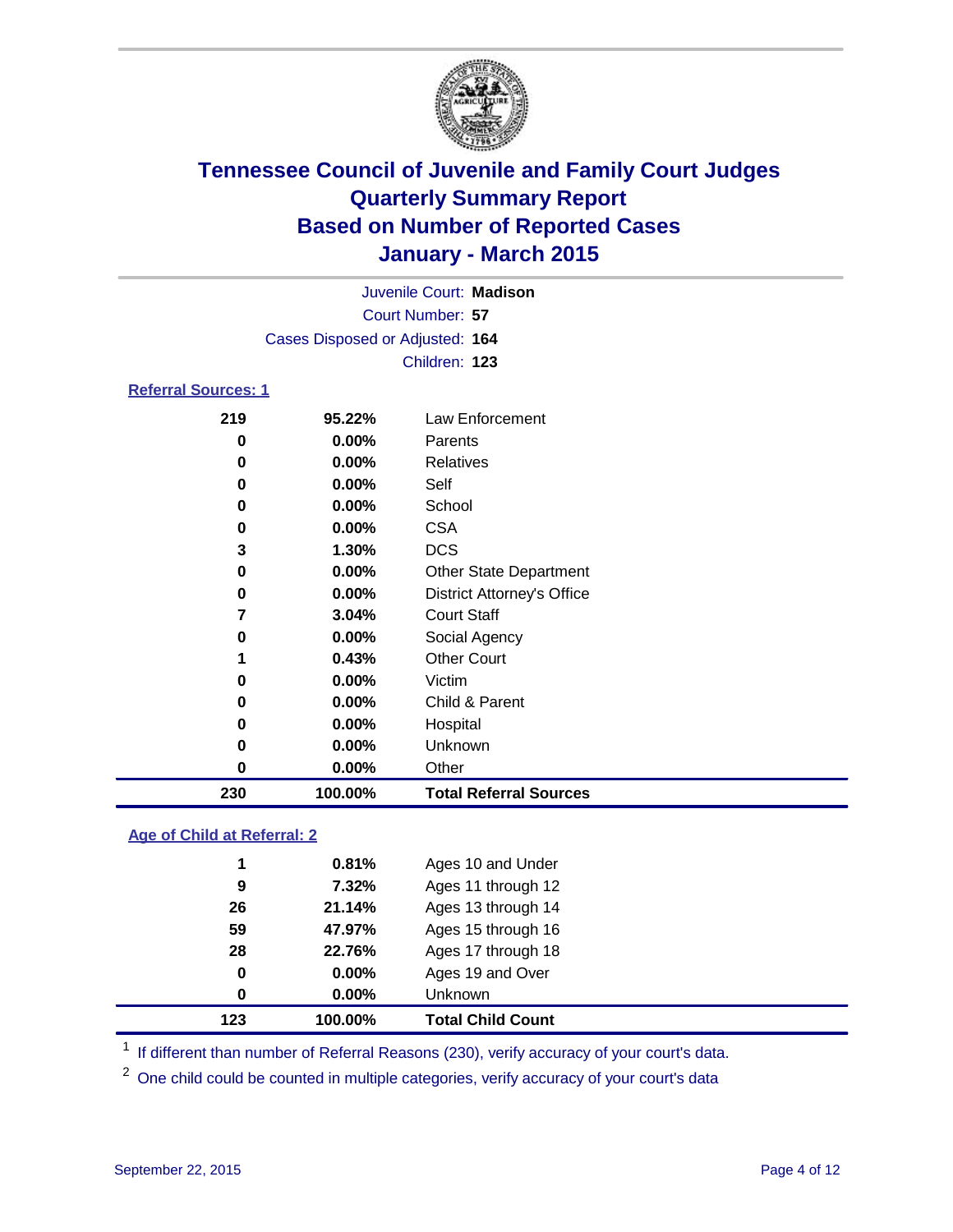

| Juvenile Court: Madison                 |                                 |                          |  |  |
|-----------------------------------------|---------------------------------|--------------------------|--|--|
|                                         | Court Number: 57                |                          |  |  |
|                                         | Cases Disposed or Adjusted: 164 |                          |  |  |
|                                         |                                 | Children: 123            |  |  |
| Sex of Child: 1                         |                                 |                          |  |  |
| 87                                      | 70.73%                          | Male                     |  |  |
| 36                                      | 29.27%                          | Female                   |  |  |
| $\mathbf 0$                             | 0.00%                           | Unknown                  |  |  |
| 123                                     | 100.00%                         | <b>Total Child Count</b> |  |  |
| Race of Child: 1                        |                                 |                          |  |  |
| 28                                      | 22.76%                          | White                    |  |  |
| 90                                      | 73.17%                          | African American         |  |  |
| $\bf{0}$                                | 0.00%                           | Native American          |  |  |
| 0                                       | 0.00%                           | Asian                    |  |  |
| 3                                       | 2.44%                           | Mixed                    |  |  |
| $\overline{2}$                          | 1.63%                           | Unknown                  |  |  |
| 123                                     | 100.00%                         | <b>Total Child Count</b> |  |  |
| <b>Hispanic Origin: 1</b>               |                                 |                          |  |  |
| $\overline{\mathbf{3}}$                 | 2.44%                           | Yes                      |  |  |
| 116                                     | 94.31%                          | <b>No</b>                |  |  |
| $\overline{\mathbf{4}}$                 | 3.25%                           | Unknown                  |  |  |
| 123                                     | 100.00%                         | <b>Total Child Count</b> |  |  |
| <b>School Enrollment of Children: 1</b> |                                 |                          |  |  |
| 122                                     | 99.19%                          | Yes                      |  |  |
| $\mathbf 0$                             | 0.00%                           | <b>No</b>                |  |  |
| 1                                       | 0.81%                           | Unknown                  |  |  |
| 123                                     | 100.00%                         | <b>Total Child Count</b> |  |  |

One child could be counted in multiple categories, verify accuracy of your court's data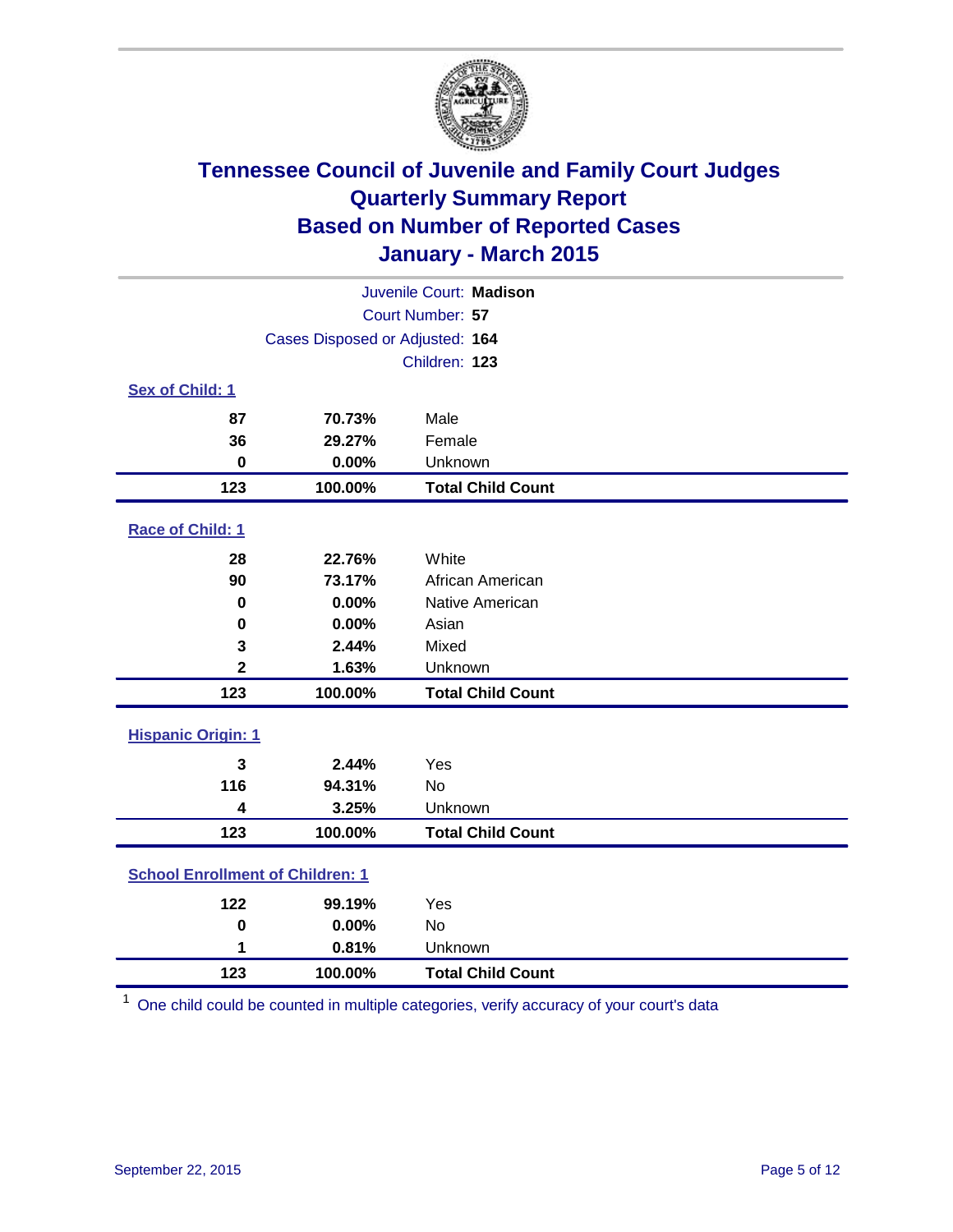

|                                                    |                                 | Juvenile Court: Madison      |
|----------------------------------------------------|---------------------------------|------------------------------|
|                                                    |                                 | Court Number: 57             |
|                                                    | Cases Disposed or Adjusted: 164 |                              |
|                                                    |                                 | Children: 123                |
| Living Arrangement of Child at Time of Referral: 1 |                                 |                              |
| 11                                                 | $8.94\%$                        | With Both Biological Parents |
| 1                                                  | 0.81%                           | With Father and Stepmother   |
| 2                                                  | 1.63%                           | With Mother and Stepfather   |
| 54                                                 | 43.90%                          | With Mother                  |
|                                                    | 5.69%                           | With Father                  |

**5.69%** With Relatives

| 123          | 100.00%  | <b>Total Child Count</b> |  |
|--------------|----------|--------------------------|--|
| 1            | 0.81%    | Other                    |  |
| 35           | 28.46%   | <b>Unknown</b>           |  |
| 0            | 0.00%    | Independent              |  |
| 0            | $0.00\%$ | In an Institution        |  |
| $\mathbf{2}$ | 1.63%    | In a Residential Center  |  |
| 0            | 0.00%    | In a Group Home          |  |
| $\mathbf{2}$ | 1.63%    | With Foster Family       |  |
| 1            | 0.81%    | With Adoptive Parents    |  |
|              |          |                          |  |

### **Type of Detention: 2**

| 164 | 100.00%  | <b>Total Detention Count</b> |
|-----|----------|------------------------------|
| 0   | $0.00\%$ | Other                        |
| 0   | $0.00\%$ | Does Not Apply               |
| 47  | 28.66%   | <b>Unknown</b>               |
| 0   | $0.00\%$ | <b>Psychiatric Hospital</b>  |
| 0   | $0.00\%$ | Jail - No Separation         |
| 0   | 0.00%    | Jail - Partial Separation    |
| 0   | $0.00\%$ | Jail - Complete Separation   |
| 47  | 28.66%   | Juvenile Detention Facility  |
| 70  | 42.68%   | Non-Secure Placement         |
|     |          |                              |

<sup>1</sup> One child could be counted in multiple categories, verify accuracy of your court's data

If different than number of Cases (164) verify accuracy of your court's data.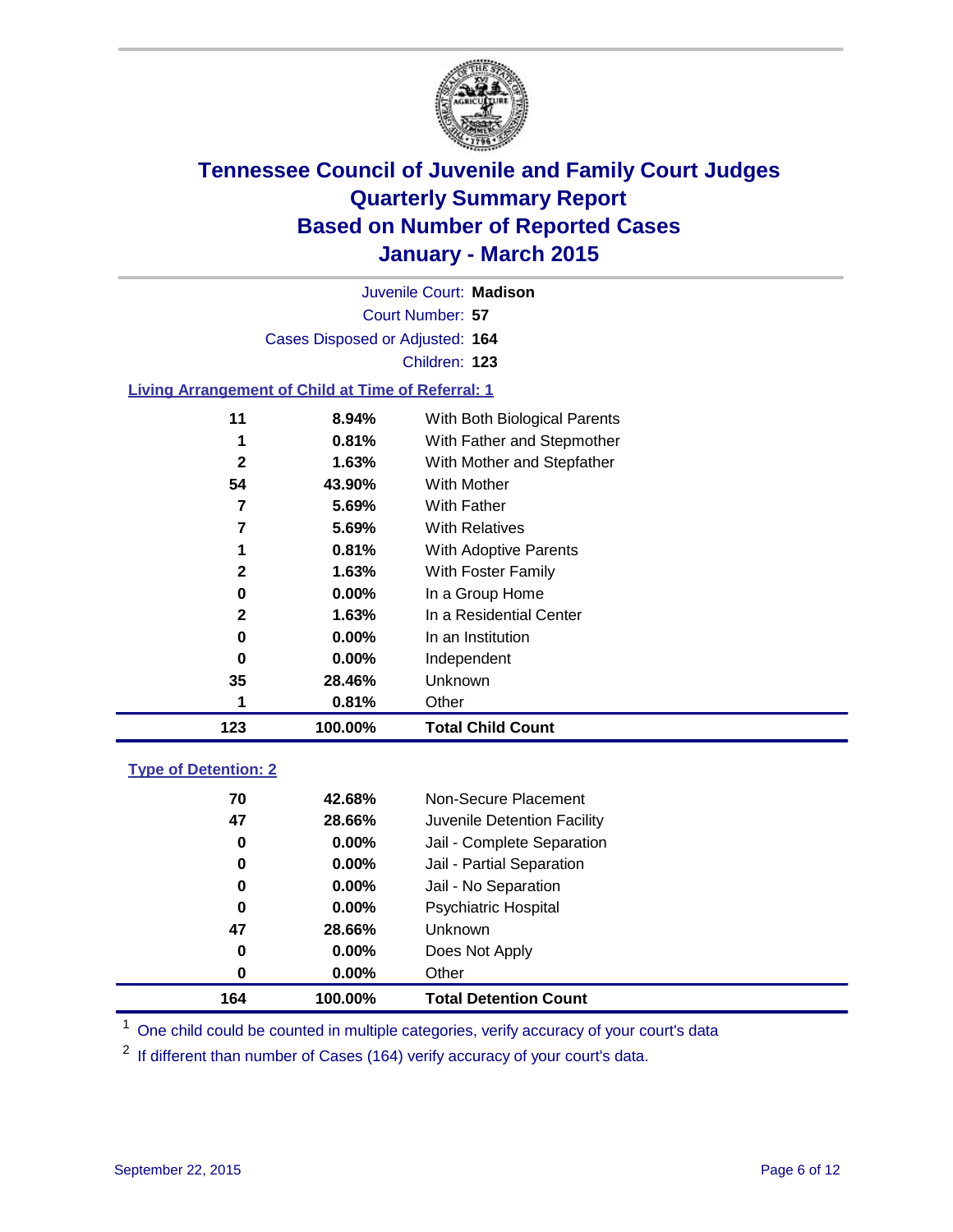

|                                                    | Juvenile Court: Madison         |                                      |  |  |  |
|----------------------------------------------------|---------------------------------|--------------------------------------|--|--|--|
|                                                    | Court Number: 57                |                                      |  |  |  |
|                                                    | Cases Disposed or Adjusted: 164 |                                      |  |  |  |
|                                                    |                                 | Children: 123                        |  |  |  |
| <b>Placement After Secure Detention Hearing: 1</b> |                                 |                                      |  |  |  |
| 88                                                 | 53.66%                          | Returned to Prior Living Arrangement |  |  |  |
| 7                                                  | 4.27%                           | Juvenile Detention Facility          |  |  |  |
| 0                                                  | 0.00%                           | Jail                                 |  |  |  |
| 0                                                  | 0.00%                           | Shelter / Group Home                 |  |  |  |
| $\bf{0}$                                           | 0.00%                           | <b>Foster Family Home</b>            |  |  |  |
| $\bf{0}$                                           | 0.00%                           | Psychiatric Hospital                 |  |  |  |
| 69                                                 | 42.07%                          | Unknown                              |  |  |  |
| 0                                                  | 0.00%                           | Does Not Apply                       |  |  |  |
| 0                                                  | 0.00%                           | Other                                |  |  |  |
| 164                                                | 100.00%                         | <b>Total Placement Count</b>         |  |  |  |
| <b>Intake Actions: 2</b>                           |                                 |                                      |  |  |  |
| 211                                                | 91.74%                          | <b>Petition Filed</b>                |  |  |  |
| 0                                                  | 0.00%                           | <b>Motion Filed</b>                  |  |  |  |
| 0                                                  | 0.00%                           | <b>Citation Processed</b>            |  |  |  |
| 0                                                  | 0.00%                           | Notification of Paternity Processed  |  |  |  |
| 0                                                  | 0.00%                           | Scheduling of Judicial Review        |  |  |  |
| $\bf{0}$                                           | 0.00%                           | Scheduling of Administrative Review  |  |  |  |
| 0                                                  |                                 |                                      |  |  |  |
|                                                    | 0.00%                           | Scheduling of Foster Care Review     |  |  |  |
| 19                                                 | 8.26%                           | Unknown                              |  |  |  |
| 0                                                  | 0.00%                           | Does Not Apply                       |  |  |  |
| $\bf{0}$                                           | 0.00%                           | Other                                |  |  |  |

<sup>1</sup> If different than number of Cases (164) verify accuracy of your court's data.

<sup>2</sup> If different than number of Referral Reasons (230), verify accuracy of your court's data.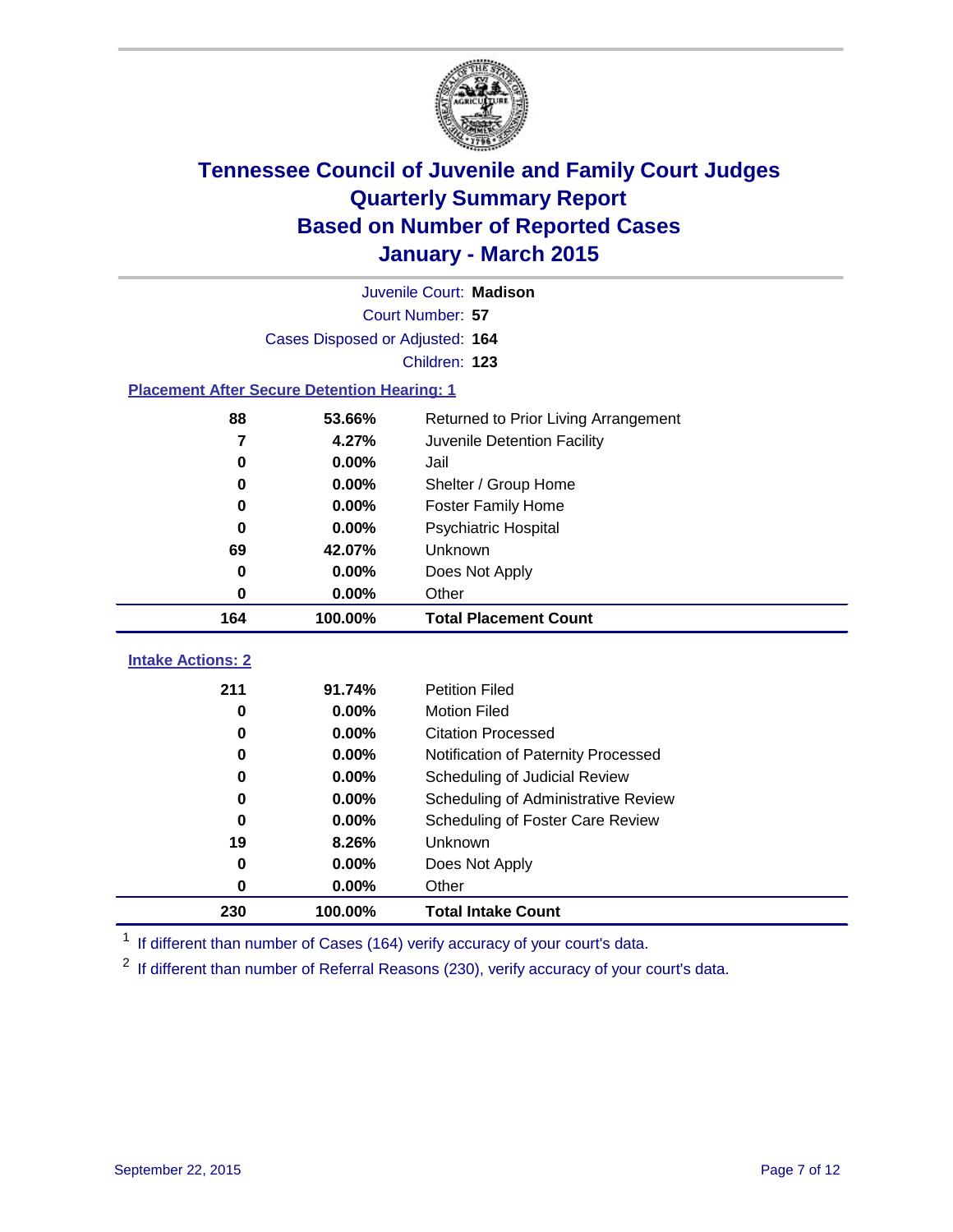

Court Number: **57** Juvenile Court: **Madison** Cases Disposed or Adjusted: **164** Children: **123**

### **Last Grade Completed by Child: 1**

| 123            | 100.00%        | <b>Total Child Count</b>     |
|----------------|----------------|------------------------------|
| $\bf{0}$       | 0.00%          | Other                        |
| 1              | 0.81%          | Unknown                      |
| $\bf{0}$       | 0.00%          | <b>Never Attended School</b> |
| $\mathbf 2$    | 1.63%          | Graduated                    |
| 0              | 0.00%          | <b>GED</b>                   |
| $\pmb{0}$      | 0.00%          | Non-Graded Special Ed        |
| 16             | 13.01%         | 12th Grade                   |
| 18             | 14.63%         | 11th Grade                   |
| 28             | 22.76%         | 10th Grade                   |
| 0              | 0.00%          | 9th Grade                    |
| 31             | 25.20%         | 9th Grade                    |
| $\bf{0}$       | 0.00%          | 8th Grade                    |
| 11             | 8.94%          | 8th Grade                    |
| $\bf{0}$       | 0.00%          | 7th Grade                    |
| 10             | 8.13%          | 7th Grade                    |
| $\mathbf 0$    | 0.00%          | 6th Grade                    |
| $\mathbf{2}$   | 1.63%          | 6th Grade                    |
| $\bf{0}$       | 0.00%          | 5th Grade                    |
| 3              | 2.44%          | 5th Grade                    |
| 0              | 0.00%          | 4th Grade                    |
| 0              | 0.00%          | 4th Grade                    |
| 0              | 0.00%          | 3rd Grade                    |
| 0              | 0.00%          | 3rd Grade                    |
| 0              | 0.00%          | 2nd Grade                    |
| $\pmb{0}$<br>1 | 0.00%<br>0.81% | 1st Grade<br>2nd Grade       |
| $\pmb{0}$      | 0.00%          | 1st Grade                    |
| $\bf{0}$       | 0.00%          | Kindergarten                 |
| $\bf{0}$       | 0.00%          | Preschool                    |
| $\bf{0}$       | 0.00%          | Too Young for School         |
|                |                |                              |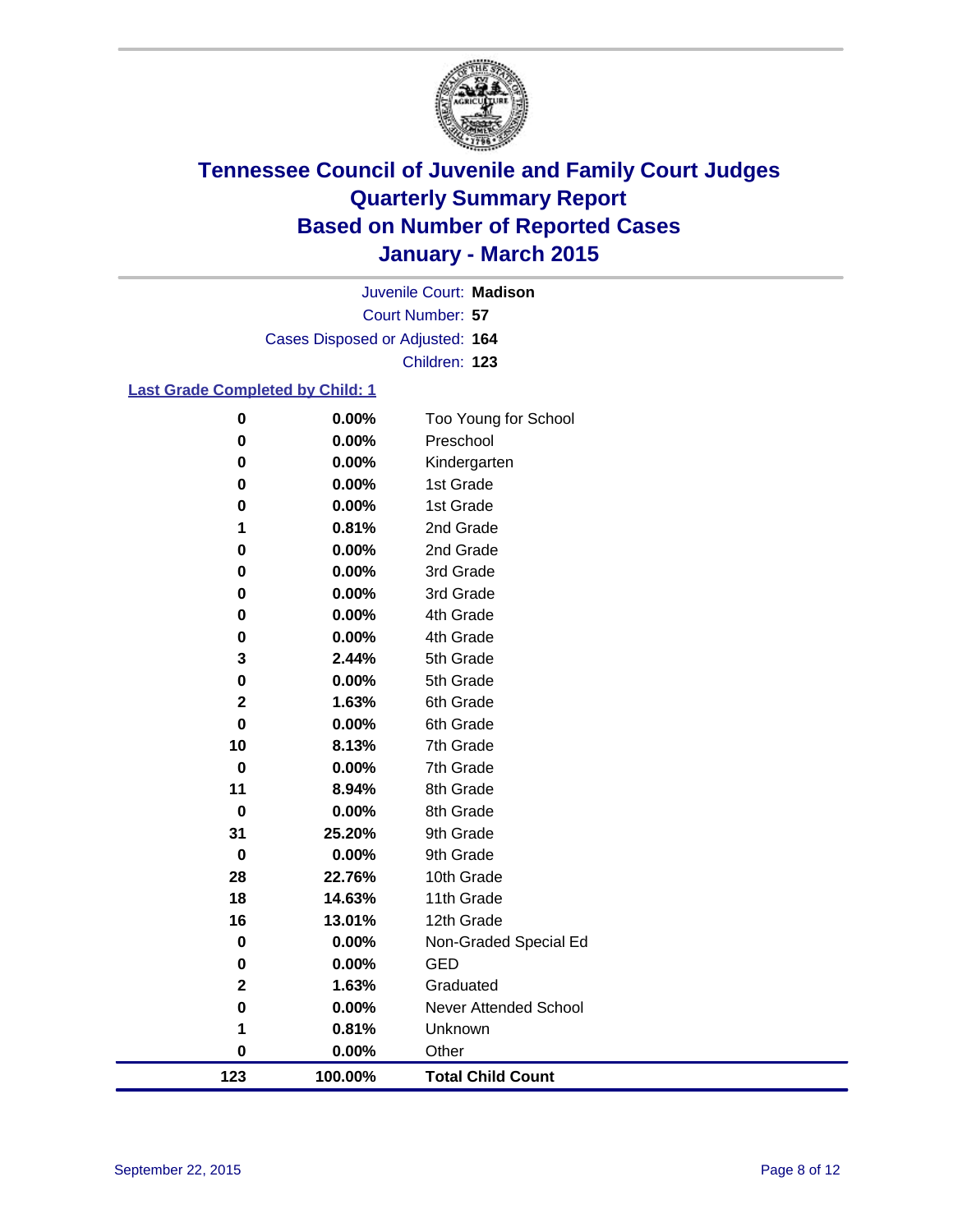

|                |                                         | Juvenile Court: Madison |                          |  |  |
|----------------|-----------------------------------------|-------------------------|--------------------------|--|--|
|                |                                         | Court Number: 57        |                          |  |  |
|                | Cases Disposed or Adjusted: 164         |                         |                          |  |  |
|                |                                         | Children: 123           |                          |  |  |
|                | <b>Enrolled in Special Education: 1</b> |                         |                          |  |  |
| 18             | 14.63%                                  | Yes                     |                          |  |  |
| 75             | 60.98%                                  | No.                     |                          |  |  |
| 30             | 24.39%                                  | Unknown                 |                          |  |  |
| 123            | 100.00%                                 |                         | <b>Total Child Count</b> |  |  |
| $\overline{A}$ |                                         |                         |                          |  |  |

<sup>1</sup> One child could be counted in multiple categories, verify accuracy of your court's data

|--|

| 230      | 100.00%  | <b>Total Action Count</b> |
|----------|----------|---------------------------|
| 0        | $0.00\%$ | Unknown                   |
| $\bf{0}$ | $0.00\%$ | Other                     |
| 0        | $0.00\%$ | <b>YSO</b>                |
| 0        | 0.00%    | Magistrate                |
| 230      | 100.00%  | Judge                     |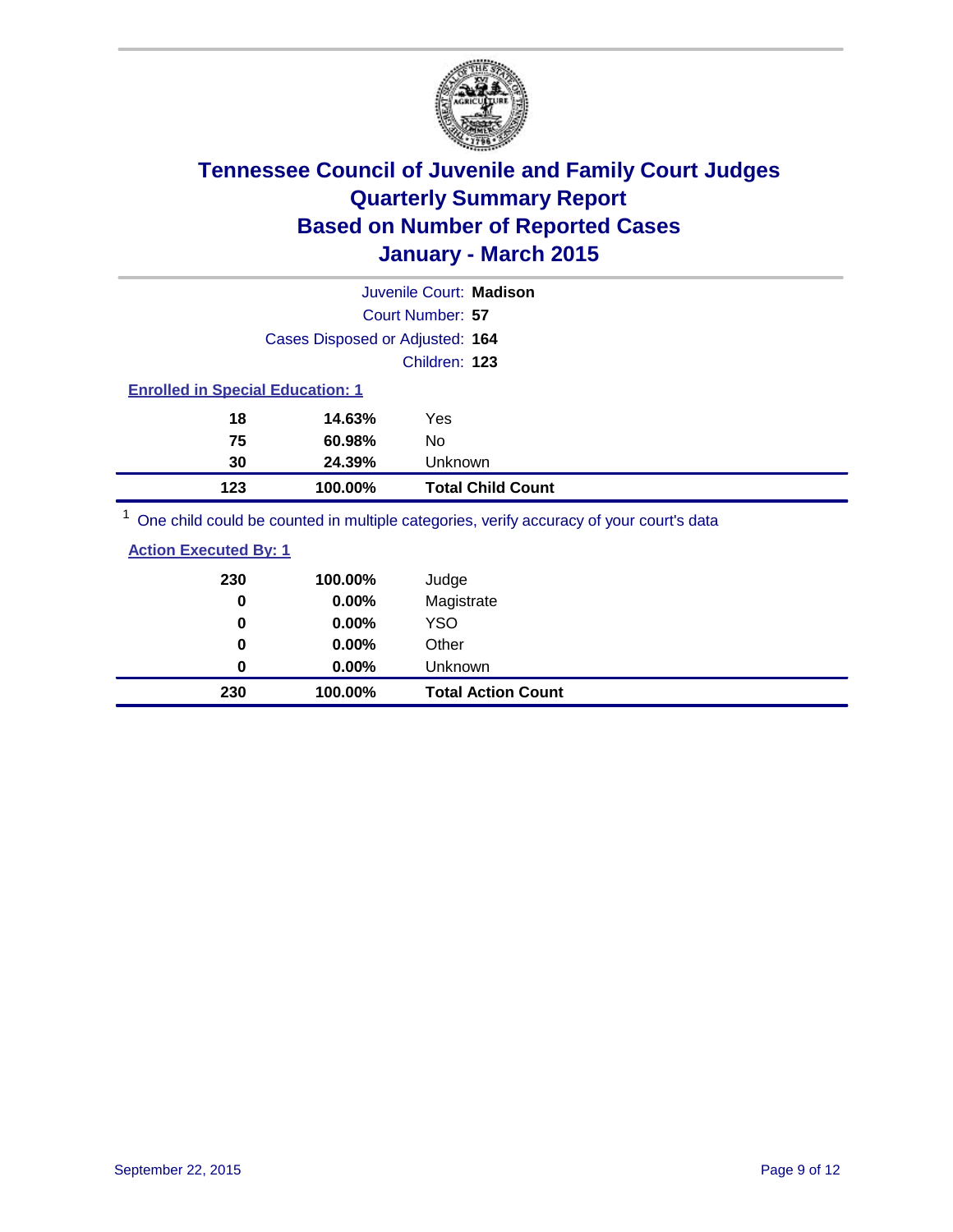

Court Number: **57** Juvenile Court: **Madison** Cases Disposed or Adjusted: **164** Children: **123**

#### **Formal / Informal Actions: 1**

| 8   | 3.48%    | Dismissed                                        |
|-----|----------|--------------------------------------------------|
| 0   | $0.00\%$ | Retired / Nolle Prosequi                         |
| 161 | 70.00%   | <b>Complaint Substantiated Delinquent</b>        |
| 8   | 3.48%    | <b>Complaint Substantiated Status Offender</b>   |
| 0   | $0.00\%$ | <b>Complaint Substantiated Dependent/Neglect</b> |
| 0   | $0.00\%$ | <b>Complaint Substantiated Abused</b>            |
| 0   | $0.00\%$ | <b>Complaint Substantiated Mentally III</b>      |
| 0   | $0.00\%$ | Informal Adjustment                              |
| 0   | $0.00\%$ | <b>Pretrial Diversion</b>                        |
| 0   | $0.00\%$ | <b>Transfer to Adult Court Hearing</b>           |
| 0   | $0.00\%$ | Charges Cleared by Transfer to Adult Court       |
| 0   | $0.00\%$ | Special Proceeding                               |
| 0   | $0.00\%$ | <b>Review Concluded</b>                          |
| 0   | $0.00\%$ | Case Held Open                                   |
| 53  | 23.04%   | Other                                            |
| 0   | $0.00\%$ | Unknown                                          |
| 230 | 100.00%  | <b>Total Action Count</b>                        |

<sup>1</sup> If different than number of Referral Reasons (230), verify accuracy of your court's data.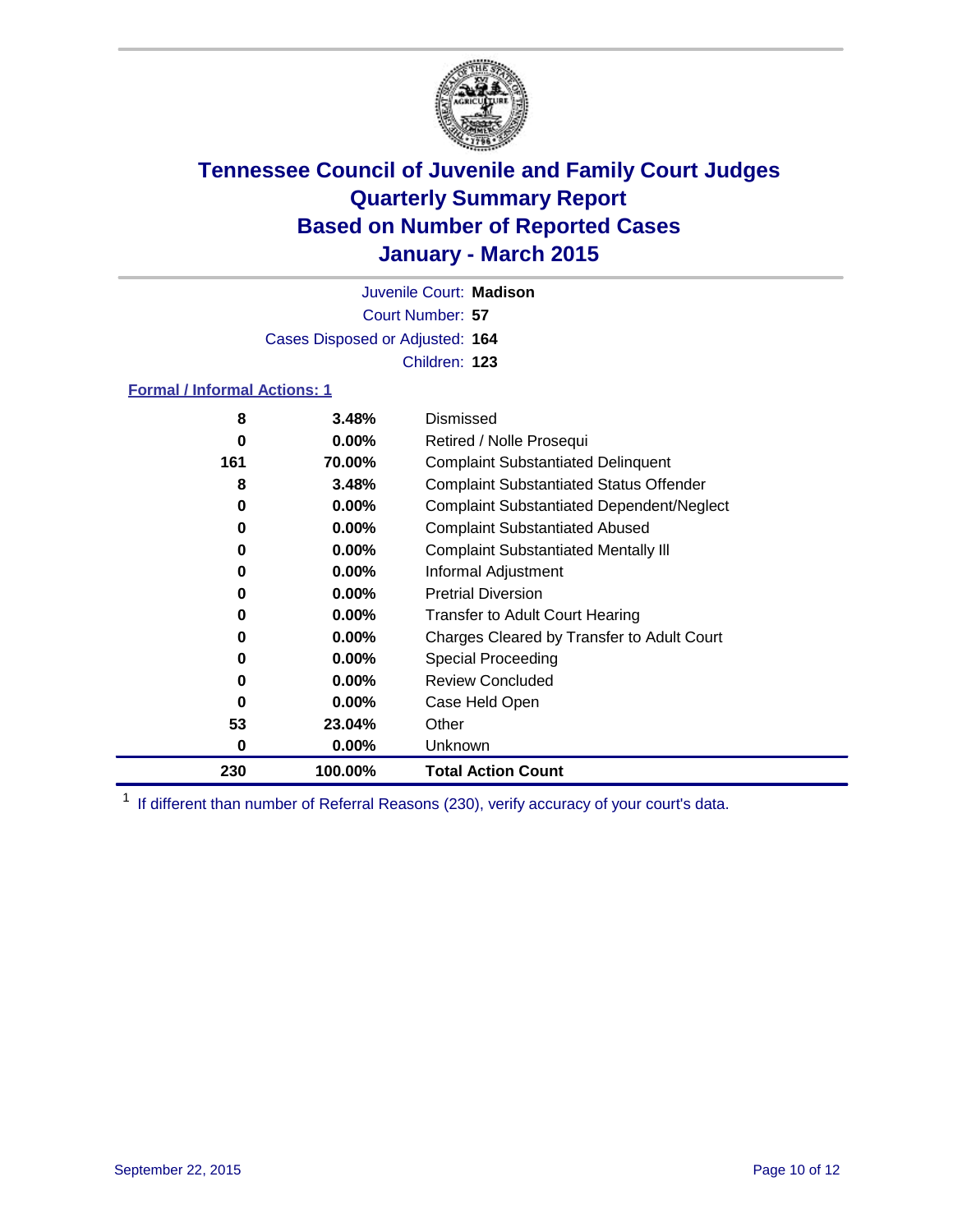

|                       |                                 | Juvenile Court: Madison                               |
|-----------------------|---------------------------------|-------------------------------------------------------|
|                       |                                 | Court Number: 57                                      |
|                       | Cases Disposed or Adjusted: 164 |                                                       |
|                       |                                 | Children: 123                                         |
| <b>Case Outcomes:</b> |                                 | There can be multiple outcomes for one child or case. |
| 18                    | 7.35%                           | <b>Case Dismissed</b>                                 |
| 1                     | 0.41%                           | Case Retired or Nolle Prosequi                        |
| 2                     | 0.82%                           | Warned / Counseled                                    |
| 0                     | 0.00%                           | <b>Held Open For Review</b>                           |
| 0                     | 0.00%                           | Supervision / Probation to Juvenile Court             |
| 0                     | 0.00%                           | <b>Probation to Parents</b>                           |
| 0                     | 0.00%                           | Referral to Another Entity for Supervision / Service  |
| 4                     | 1.63%                           | Referred for Mental Health Counseling                 |
| 1                     | 0.41%                           | Referred for Alcohol and Drug Counseling              |
| 0                     | 0.00%                           | <b>Referred to Alternative School</b>                 |
| 0                     | 0.00%                           | Referred to Private Child Agency                      |
| 0                     | 0.00%                           | Referred to Defensive Driving School                  |
| 0                     | 0.00%                           | Referred to Alcohol Safety School                     |
| 0                     | 0.00%                           | Referred to Juvenile Court Education-Based Program    |
| 0                     | 0.00%                           | Driver's License Held Informally                      |
| 0                     | 0.00%                           | <b>Voluntary Placement with DMHMR</b>                 |
| 2                     | 0.82%                           | <b>Private Mental Health Placement</b>                |
| 0                     | 0.00%                           | Private MR Placement                                  |
| 0                     | 0.00%                           | Placement with City/County Agency/Facility            |
| 2                     | 0.82%                           | Placement with Relative / Other Individual            |
| 3                     | 1.22%                           | Fine                                                  |
| 16                    | 6.53%                           | <b>Public Service</b>                                 |
| 29                    | 11.84%                          | Restitution                                           |
| 13                    | 5.31%                           | <b>Runaway Returned</b>                               |
| 2                     | 0.82%                           | No Contact Order                                      |
| 0                     | 0.00%                           | Injunction Other than No Contact Order                |
| 0                     | $0.00\%$                        | <b>House Arrest</b>                                   |
| 0                     | 0.00%                           | <b>Court Defined Curfew</b>                           |
| 0                     | 0.00%                           | Dismissed from Informal Adjustment                    |
| 0                     | 0.00%                           | <b>Dismissed from Pretrial Diversion</b>              |
| 0                     | 0.00%                           | Released from Probation                               |
| 6                     | 2.45%                           | <b>Transferred to Adult Court</b>                     |
| 0                     | 0.00%                           | <b>DMHMR Involuntary Commitment</b>                   |
| 8                     | 3.27%                           | <b>DCS Commitment - Determinate</b>                   |